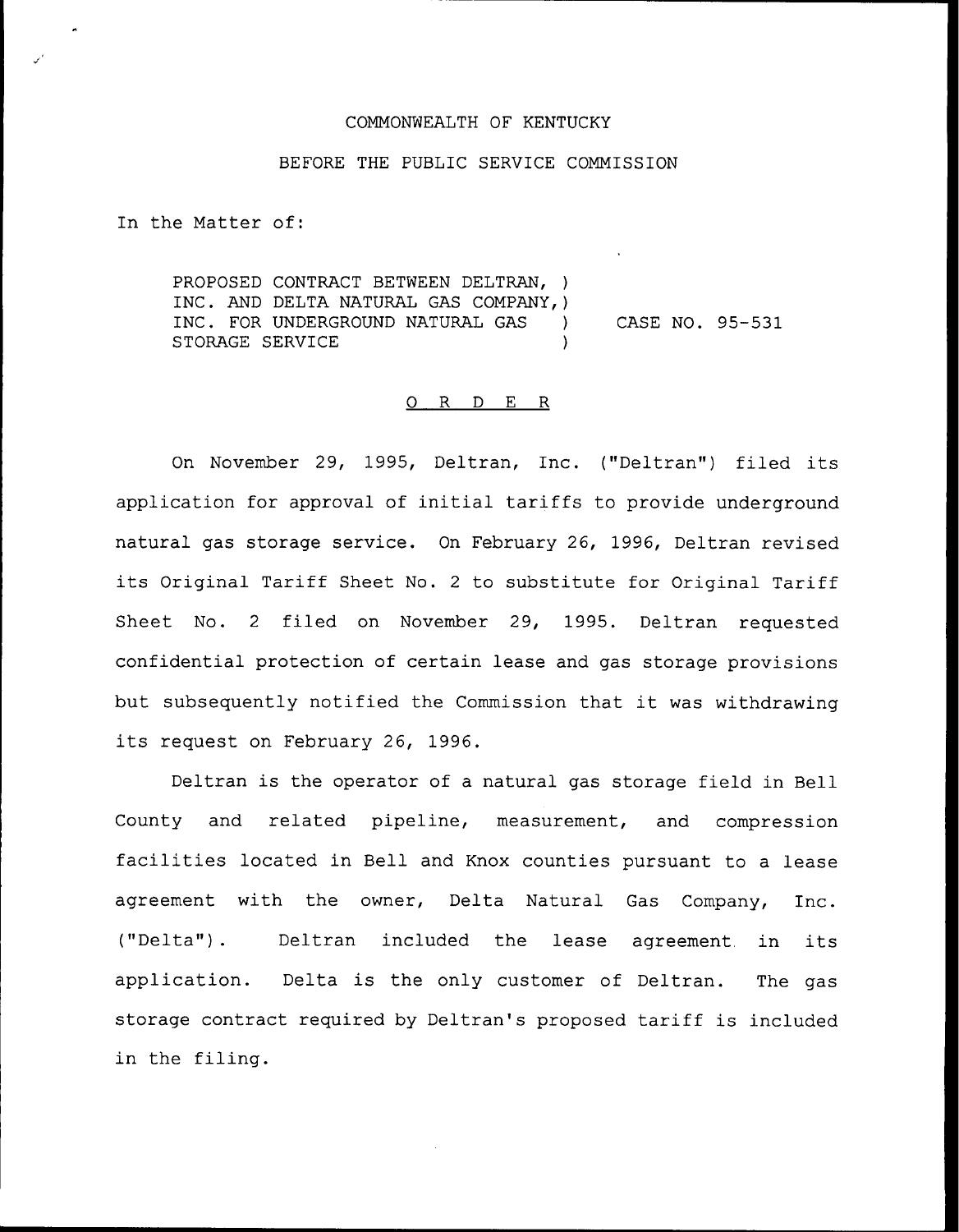An informal conference was held with Commission Staff on February 15, 1996. On April 26, 1996, Deltran filed responses to information requested by the Commission in its Order dated April 16, 1996.

The Commission, having reviewed the evidence of record and being otherwise sufficiently advised, finds that Deltran's proposed rates and tariffs are fair, just, and reasonable and should be approved.

IT IS THEREFORE ORDERED that:

1. Deltran's rates and tariffs filed November 29, 1995, as amended February 26, 1996, be and they hereby are approved effective on and after the date of this Order.

2. Deltran's motion of February 26, 1996 to withdraw its motion for confidential treatment is granted.

3. Within 20 days of the date of this Order, Deltran shall file its tariffs authorized herein with the Commission.

4. Beginning August 31, 1997, and for each of the successive three years thereafter, Deltran shall file <sup>a</sup> report with the Commission setting out information for the 12-month period ending June 30 of that same year. The report shall include a schematic annual load derivation curve, the percentage reserved margin allowed for peaking purposes, the peak-day load delivered from storage, storage deliverability, and the results of an analysis performed on the gas withdrawn from each well to include the

 $-2-$